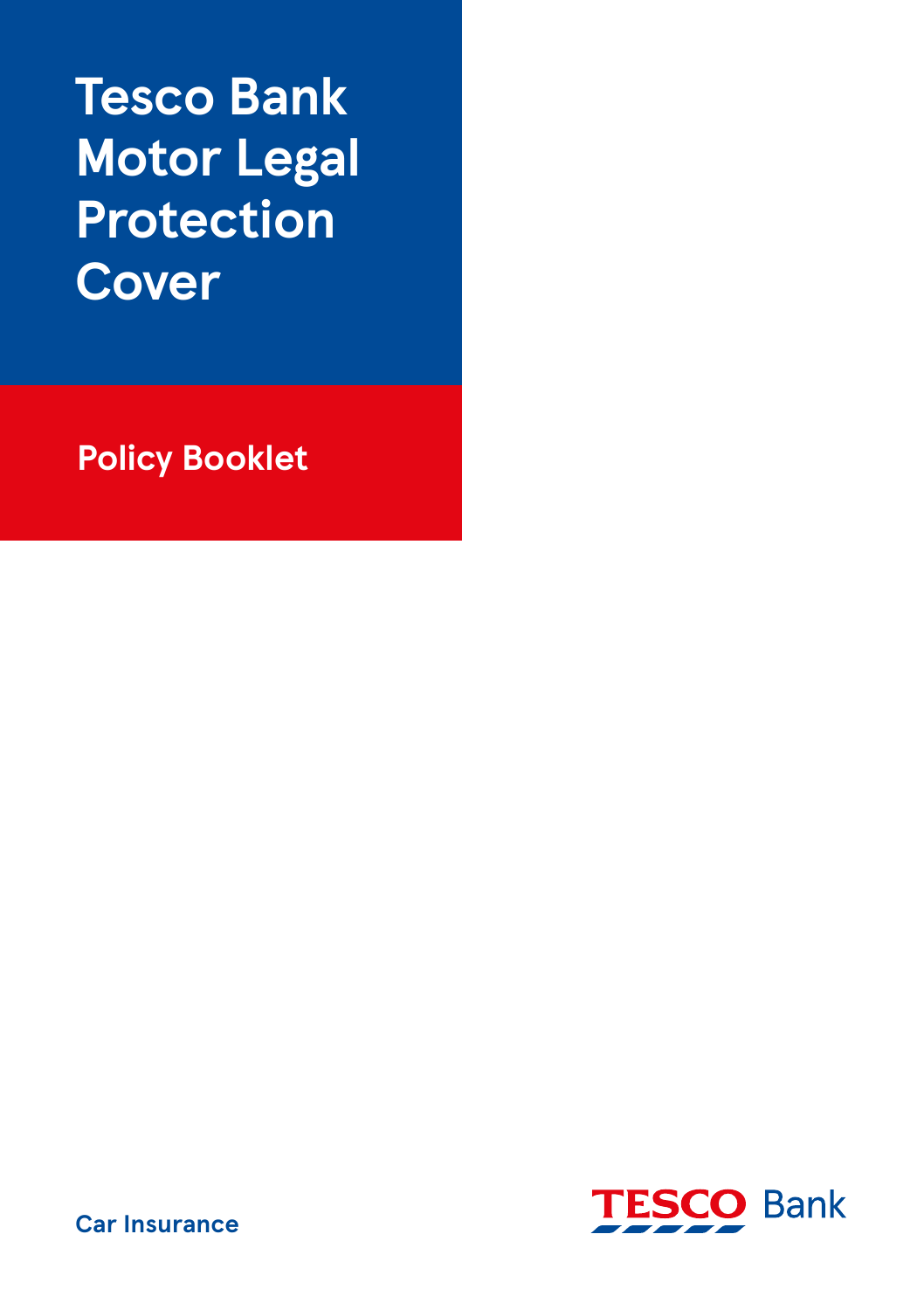| <b>Contents</b>                                                 | Page           |
|-----------------------------------------------------------------|----------------|
| Motor Legal Protection (Tesco Legal Guard) terms and conditions | $\overline{2}$ |
| <b>Meaning of Words</b>                                         |                |
| <b>Policy Conditions</b>                                        | 5              |
| 1. Claims                                                       | 5              |
| 2. Disputes                                                     | 6              |
| 3. Prospects of success                                         | 6              |
| <b>General exclusions</b>                                       | 7              |
| How to make a claim                                             |                |
| <b>European legal and UK tax helpline</b>                       |                |
| <b>Complaints or comments</b>                                   |                |
| <b>Cancellation</b>                                             |                |
| <b>Renewal of your policy</b>                                   |                |
| <b>Financial Services Compensation Scheme</b>                   |                |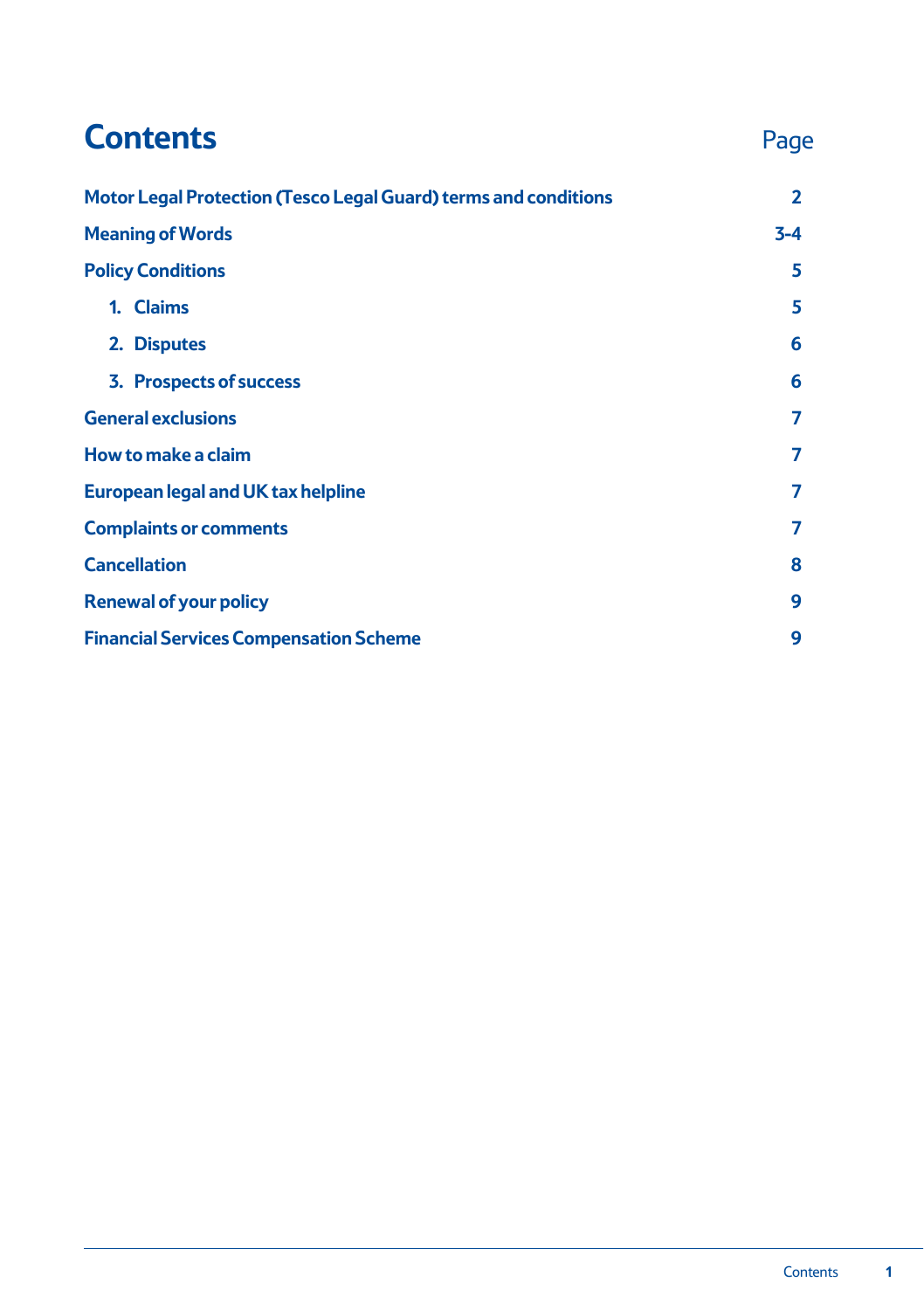## <span id="page-2-0"></span>**Motor Legal Protection (Tesco Legal Guard) terms and conditions**

## About your Insurance

Thank you for choosing Motor Legal Protection (Tesco Legal Guard) which is arranged and administered by Tesco Personal Finance plc (trading as Tesco Bank), and is provided by Arc Legal Assistance Limited and is underwritten by AmTrust Europe Limited.

This **policy** forms a contract of insurance between **you** and the **underwriters**. This Policy Booklet contains important information about what is covered and what is not covered under this **policy**.

Motor Legal Protection provides **you** with cover for legal costs and expenses to pursue a claim for compensation in respect of uninsured losses or personal injury arising from a **road traffic accident** for which another party is at fault.

Tesco Personal Finance plc (trading as Tesco Bank) and AmTrust Europe Limited are authorised by the Prudential Regulation Authority and regulated by the Financial Conduct Authority and the Prudential Regulation Authority. Arc Legal Assistance Limited is authorised and regulated by the Financial Conduct Authority. Tesco Bank's Financial Services Register number is 186022, AmTrust Europe Limited's Financial Services Register number is 202189 and Arc Legal Assistance Limited's Financial Services Register number is 305958. This information can be checked on the Financial Services Register by visiting the FCA website **www.fca.org.uk/firms/systemsreporting/register** or by contacting the PRA on **020 7601 4878**.

Motor Legal Protection (Tesco Legal Guard) covers **advisers' costs** up to £100,000 where:

- a)The **insured incident** takes place within the **period of insurance** and within the **geographical limits**, and
- b) The **action** takes place in the **geographical limits**.

Once **your** claim has been accepted on the terms set out in this **policy**, **we** will appoint one of **our** panel of solicitors, or their agents, to handle **your** case. Should **you** wish to appoint **your** own **adviser**, **you** can only do so once court proceedings are issued or a conflict of interest arises but **you** must obtain approval from **us** before proceeding. If **you** do not obtain **our** approval **your**  claim will be rejected. Where **we** agree to **your** own choice of **adviser**, **you** will be liable to pay any **advisers' costs** over and above **our standard advisers' costs.**

**You** must read this Policy Booklet in conjunction with **your Schedule** and **Statement of Fact**. Certain words in this **policy** are printed in **bold**. The meaning of those words is explained in the section headed Meanings of Words.

If **you** have any questions about **your** cover or documents, please call the Customer Services Line on **0345 673 0000**. Lines are open Mondays to Friday 8am to 9pm, Saturday to Sunday 9am to 5pm.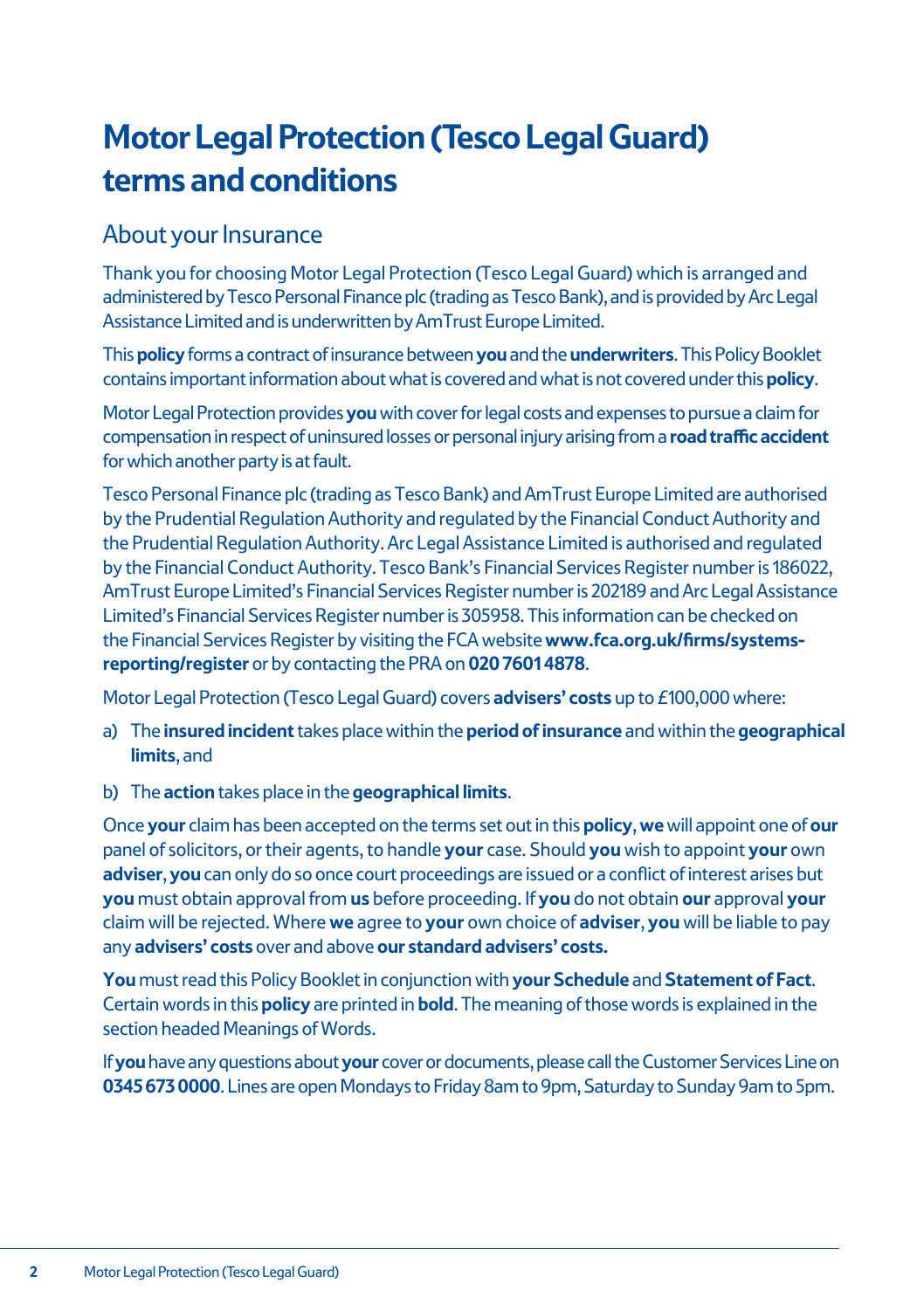## <span id="page-3-0"></span>Meaning of Words

Throughout this Motor Legal Protection (Tesco Legal Guard) Policy Booklet certain words and phrases are printed in **bold**. These have the meanings set out below.

| <b>Action</b>                                   | The pursuit of civil proceedings following a road traffic accident.                                                                                                                                                                                                                                                                                              |
|-------------------------------------------------|------------------------------------------------------------------------------------------------------------------------------------------------------------------------------------------------------------------------------------------------------------------------------------------------------------------------------------------------------------------|
| <b>Administrator</b>                            | Tesco Personal Finance plc (trading as 'Tesco Bank')<br>2 South Gyle Crescent<br>Edinburgh<br><b>EH12 9FQ</b><br>Customer Services Line 0345 673 0000 (Lines are open<br>Monday to Friday 8am-9pm, Saturday to Sunday 9am-5pm).                                                                                                                                  |
| <b>Adviser</b>                                  | Our specialist panel of solicitors or their agents appointed by us to act for you,<br>or, where agreed by us, another legal representative nominated by you.                                                                                                                                                                                                     |
| <b>Advisers' costs</b>                          | Legal fees and costs incurred by the adviser, that do not exceed the amount of<br>damages you are claiming in the legal action. Third party's costs shall be covered<br>if awarded against you.                                                                                                                                                                  |
| <b>Car Insurance Policy</b>                     | The Tesco Bank Car Insurance Policy for which a Schedule has been issued that<br>states you have a Motor Legal Protection (Tesco Legal Guard) Policy.                                                                                                                                                                                                            |
| <b>Certificate of</b><br><b>Motor Insurance</b> | The proof of the motor insurance you need by law. The Certificate of Motor<br><b>Insurance shows:</b><br>what car is covered;<br>who is allowed to drive the car; and<br>٠<br>what <b>the car</b> can be used for.<br>If your Certificate of Motor Insurance allows driving by any driver, please refer<br>to your Schedule for any restrictions that may apply. |
| <b>Conditional fee</b><br>agreement             | An agreement between you and the adviser or between us and the adviser which<br>sets out the terms under which the adviser will charge you or us for their own fees.                                                                                                                                                                                             |
| <b>Endorsement</b>                              | A clause that alters the standard cover provided by the policy. If any<br>endorsements apply to your policy they will be shown on your policy Schedule.                                                                                                                                                                                                          |
| <b>Excess</b>                                   | The part of a claim you must pay. Sometimes more than one excess can apply,<br>in which case we add them together.                                                                                                                                                                                                                                               |
| <b>Geographical limits</b>                      | The United Kingdom, the European Union, the Channel Islands and the Isle of Man.                                                                                                                                                                                                                                                                                 |
| <b>Insured incident</b>                         | A road traffic accident involving the vehicle that takes place within the<br>geographical limits which results in you suffering uninsured losses or personal<br>injury or death.                                                                                                                                                                                 |
| <b>Period of insurance</b>                      | The length of time that the contract of insurance applies for. This is shown in<br>vour Schedule.                                                                                                                                                                                                                                                                |
| <b>Policy</b>                                   | This Motor Legal Protection (Tesco Legal Guard) contract of insurance.                                                                                                                                                                                                                                                                                           |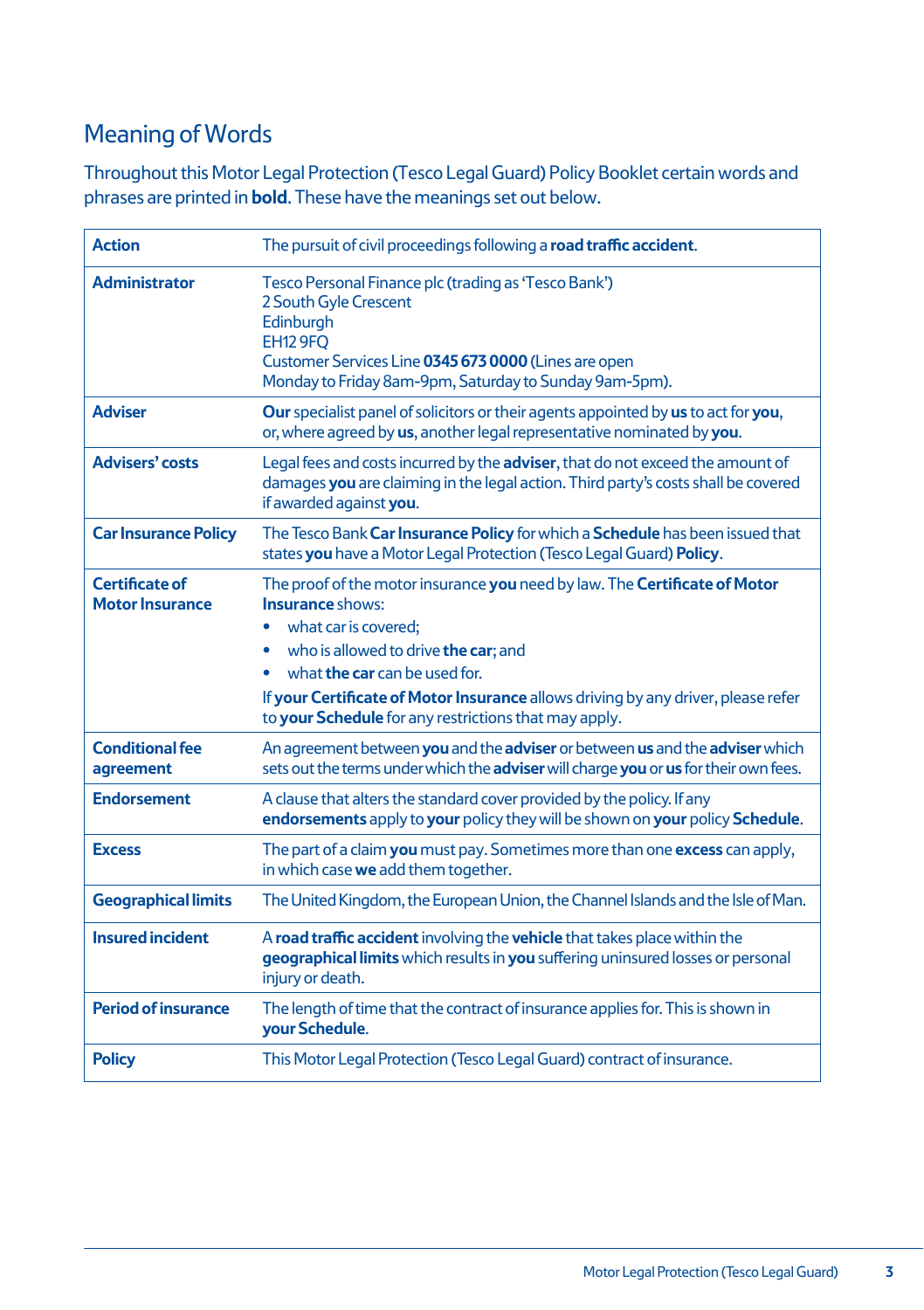| <b>Road traffic accident</b>       | A traffic accident in the <b>geographical limits</b> involving the <b>vehicle</b> occurring<br>during the <b>period of insurance</b> for which you are not at fault and for which<br>another party is at fault.                                                                                                                                                                                                                                       |
|------------------------------------|-------------------------------------------------------------------------------------------------------------------------------------------------------------------------------------------------------------------------------------------------------------------------------------------------------------------------------------------------------------------------------------------------------------------------------------------------------|
| <b>Schedule</b>                    | The latest <b>Schedule we</b> have issued to you. This forms part of the contract of<br>insurance. It gives details of the <b>period of insurance</b> , the sections of the policy<br>that apply, the premium you have to pay, the car which is insured and details<br>of any excesses or endorsements.                                                                                                                                               |
| <b>Standard advisers'</b><br>costs | The level of <b>advisers' costs</b> that would normally be incurred by <b>underwriters</b> in<br>using a nominated adviser of our choice. If you nominate your own advisor, we<br>will tell you what the standard advisors' costs are that apply at that time.                                                                                                                                                                                        |
| <b>Statement of Fact</b>           | The form that shows the information that you gave us, or was given to us on<br><b>your</b> behalf. This forms part of the contract of insurance.                                                                                                                                                                                                                                                                                                      |
| The car                            | Any motor vehicle that you have given us details of and for which we have<br>issued a Certificate of Motor Insurance. The car's registration number will be<br>shown on your latest Certificate of Motor Insurance. Accessories, including<br>child seats, spare parts and the charging cables and batteries for electric or hybrid<br>vehicles are included in the definition of the car when they are with the car or<br>locked in your own garage. |
| <b>Underwriters</b>                | AmTrust Europe Limited.                                                                                                                                                                                                                                                                                                                                                                                                                               |
| <b>Vehicle</b>                     | The motor vehicle covered by your Certificate of Motor Insurance including a<br>caravan or trailer whilst attached to it.                                                                                                                                                                                                                                                                                                                             |
| <b>We/us/our</b>                   | Arc Legal Assistance Ltd or as otherwise notified to you by the administrator,<br>acting with good reason (such as where they or the <b>underwriters</b> appoint<br>another third party to administer this <b>policy</b> ).                                                                                                                                                                                                                           |
| You/your                           | The policyholder named in the <b>Schedule</b> to which this cover attaches. This is<br>extended to include the authorised driver and passengers.                                                                                                                                                                                                                                                                                                      |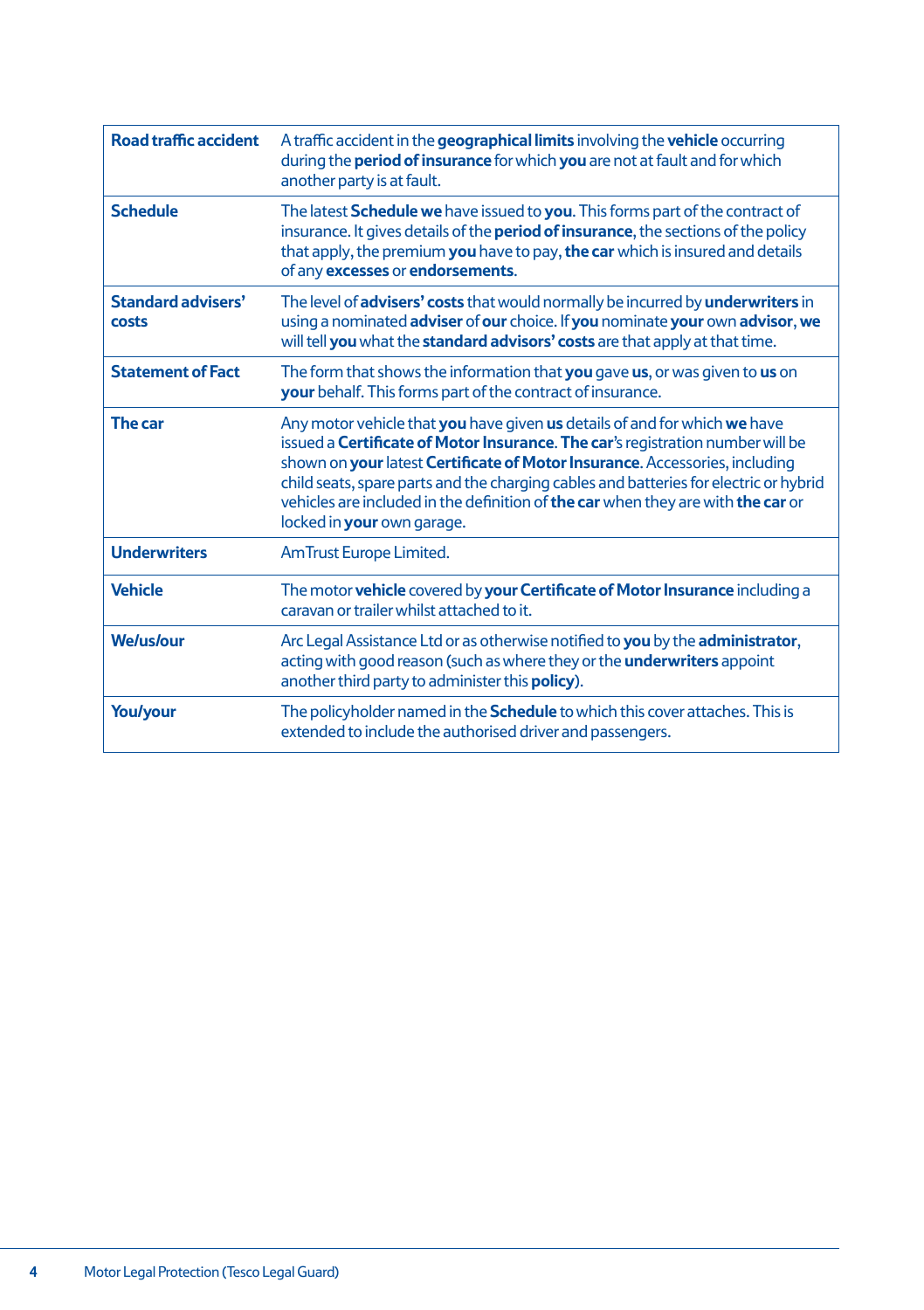## <span id="page-5-0"></span>**Policy Conditions**

## 1. Claims

- a) **You** must notify **us** as soon as possible and within a maximum of 180 days once **you** become aware of the **insured incident**. If **you** do not do so there will be no cover under this **policy** if, as a result of the delay, **your** prospects of succeeding in the case fall to 50% or less, or **our** costs increase above the level that would otherwise be the case. To report a claim **you** must follow the instructions under the 'How to make a claim' section on [page 7.](#page-7-0)
- b) **We** shall appoint the **adviser** to act on **your** behalf.
- c) **You** must supply all of the information which **we** reasonably require to decide whether a claim may be accepted. If court proceedings are issued or a conflict of interest arises and **you** wish to nominate a legal representative to act for **you**, **you** may do so. Where **you** have elected to use a legal representative of **your** own choice **you** will be responsible for any **advisers' costs** in **excess** of **our standard advisers' costs**. The **adviser** must represent **you** in accordance with **our** standard conditions of appointment which are available on request.
- d) If **you** do not accept an offer or payment into court and the amount of the offer or payment into court is not bettered by the amount **you** eventually recover, the **underwriters** shall not be liable for any further **advisers' costs** unless upon being notified of the offer or payment into court **we** agreed to the claim continuing. **We** shall not withhold such agreement without good reason.
- e) The **adviser** must:
	- i. Keep **us** fully advised of all developments and provide such information as **we** may reasonably require
	- ii. Keep **us** regularly advised of **advisers' costs** incurred as required by **us**
	- iii. Submit bills for assessment or certification by the appropriate body (for example, the court) if requested by **us**
	- iv. Where possible, attempt recovery of costs from third parties.
- f) **Underwriters** shall only be liable for costs for work expressly authorised by **us** in writing and undertaken while there are reasonable prospects of success.
- g) **You** shall supply all information reasonably requested by the **adviser** and **us**.
- h) **You** are responsible for any **advisers' costs** if **you** withdraw from the **action**, unless **we** both agree that there is good reason to do so. If **we** do not agree, any costs already paid under this insurance must be reimbursed by **you**.
- i) **You** must instruct the **adviser** to provide **us** with all information that **we** reasonably ask for and report to **us** as **we** direct.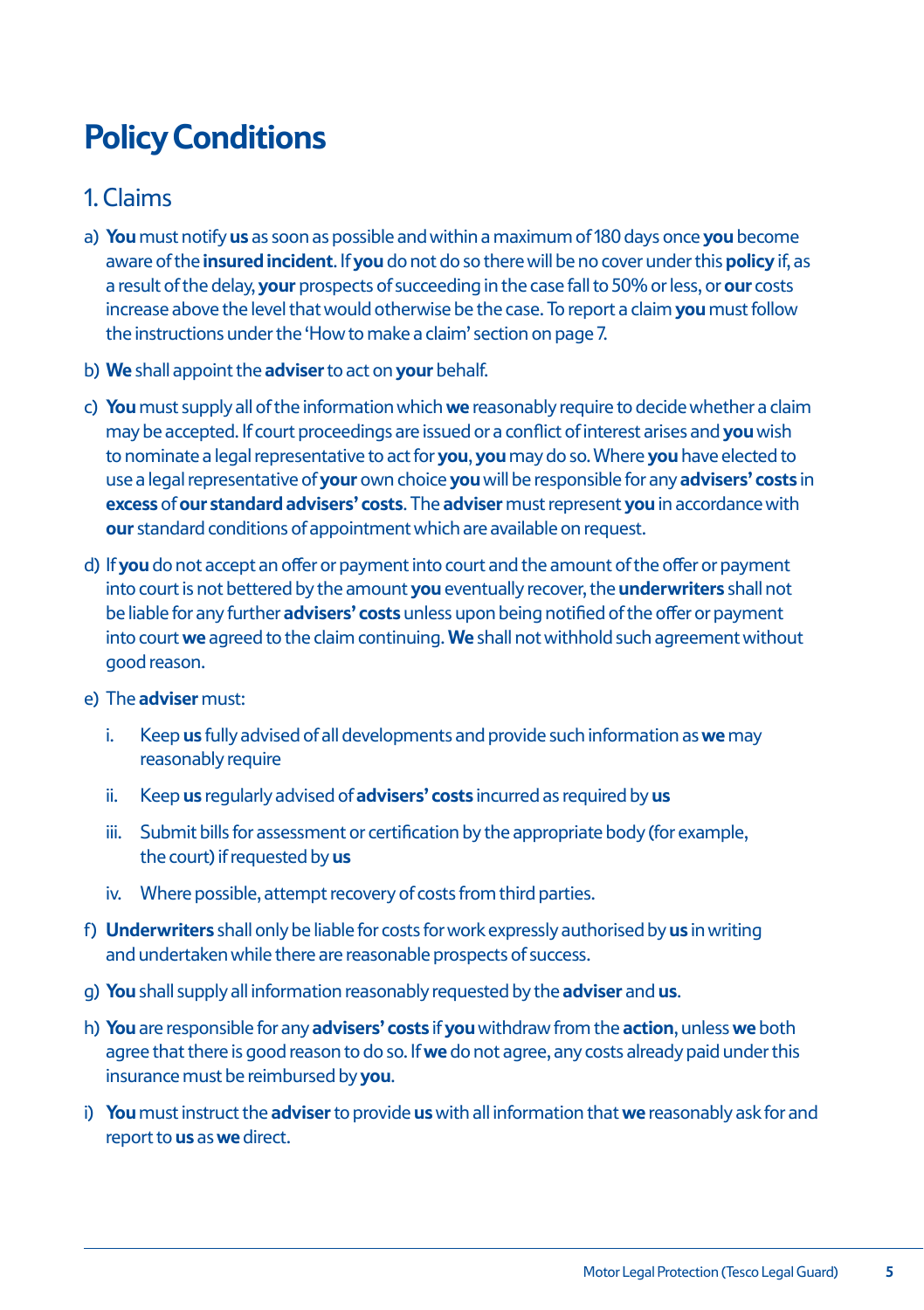## <span id="page-6-0"></span>2. Disputes

Any disputes between **you** and **us** in relation to **our** assessment of **your** prospects of success in the case or nomination of solicitor may, where **we** both agree to arbitration, who shall be either a solicitor or a barrister. If the parties cannot agree on their choice of arbitrator the Law Society may be asked to make a nomination. The arbitration shall be binding and carried out in accordance with the Arbitration Act. The costs of the arbitration shall be paid by the person against whom the decision is made.

## 3. Prospects of success

At any time **we** may, but only when supported by independent legal advice, form the view that **you** do not have a more than 50% chance of winning the case and achieving a positive outcome. If so, **we** may decline support or any further support. Examples of a positive outcome are:

- a) Being able to recover the amount of money at stake
- b) Being able to enforce a judgment
- c) Being able to achieve an outcome which best serves **your** interests.

#### **What is Covered**

Uninsured loss recovery & personal injury.

#### **What is insured**

**You** are covered for **advisers' costs** to pursue damages claims arising from a **road traffic accident**:

- a) Whilst **you** are in, boarding or alighting the **vehicle** against those whose negligence has caused **your** injury or death, and/or
- b) Against those whose negligence has caused **you** to suffer loss of **your** insurance **policy excess** or other out of pocket expenses. The **adviser** will help **you** identify what these are, but examples of such losses include but are not limited to:
- Loss of earnings
- Damage to personal items
- Alternative travel costs

If the **action** is going to be decided by a court in England or Wales and the damages **you** are claiming are above the small claims court limit, the **adviser** must enter into a **conditional fee agreement** which waives their own fees if **you** fail to recover the damages that **you** are claiming in the **action** in full or in part. If the damages **you** are claiming are below the small claims court limit **advisers' costs** will be covered provided they do not exceed the amount claimed.

#### **What is not insured**

Claims relating to an agreement **you** have entered into with another person or organisation.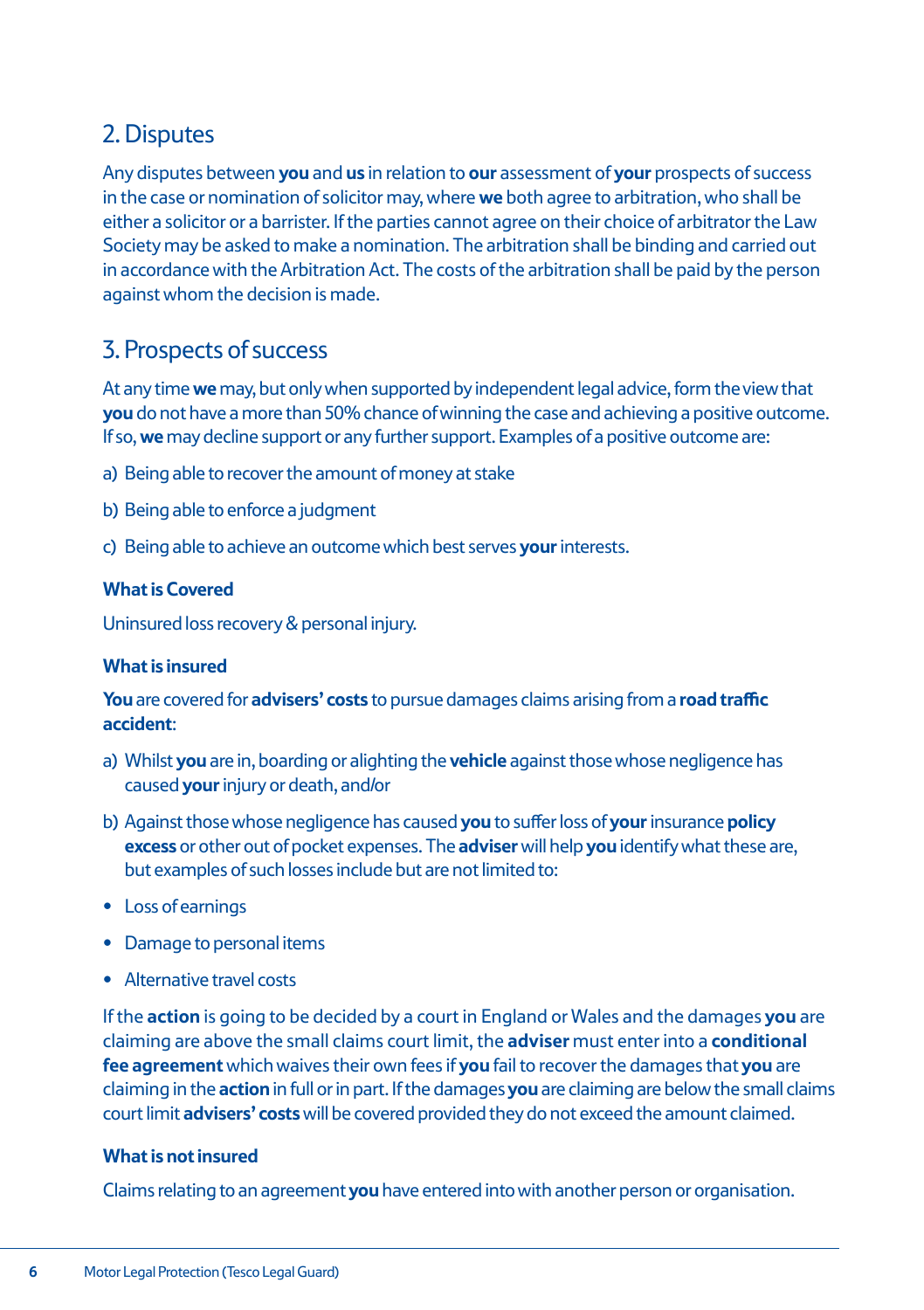## <span id="page-7-0"></span>General exclusions

#### There is no cover:

- a) Where the **insured incident** occurred before **you** purchased this insurance.
- b) Where **you** fail to give proper instructions to **us** or the **adviser** or fail to respond to a request for information or attendance by the **adviser**.
- c) Where **advisers' costs** have not been agreed in advance or exceed those for which **we** have given **our** prior approval.
- d) For any claim arising from racing, rallies, competitions or trials.
- e) For appeals without **our** prior written consent.
- f) Prior to the issue of court proceedings, for the costs of any legal representative other than those of the **adviser** unless a conflict of interest arises.
- g) For any **action** that **we** reasonably believe to be false, fraudulent, exaggerated or where **you**  have made misrepresentations to the **adviser**.
- h) Where at the time of the **Insured incident**, **you** were disqualified from driving, did not hold a licence to drive (unless **you** previously held a licence and are allowed to have one by law) or the **vehicle** did not have a valid MOT certificate.
- i) For disputes between the **adviser** and any other party which is only over the level of **advisers' costs**.
- j) For any interim disbursements or fees.

### How to make a claim

Call the Claims helpline as shown in **your policy Schedule**. **We** will assess the claim, and if covered send details to the **adviser** who will then contact **you** to discuss any assistance **you** require (including for alternative travel or **vehicle** repairs).

## European legal and UK tax helpline

Use the 24 hour advisory service for telephone advice on any private legal problem of concern to **you** or any member of **your** household. The helpline will advise on any matter that can realistically be dealt with over the telephone. For example if documentation needs to be reviewed this could not be achieved on the telephone.

Simply telephone **0345 030 3181** and quote 'Tesco Legal Guard'.

## Complaints or comments

**We** hope **you** will be completely happy with **your policy** and the service provided. If **you** are not satisfied **we** would like to know and **we** will aim to sort it out as quickly and fairly as possible. **We** have the following complaint procedure which **you** can follow if **you** are dissatisfied with the service **you** have received.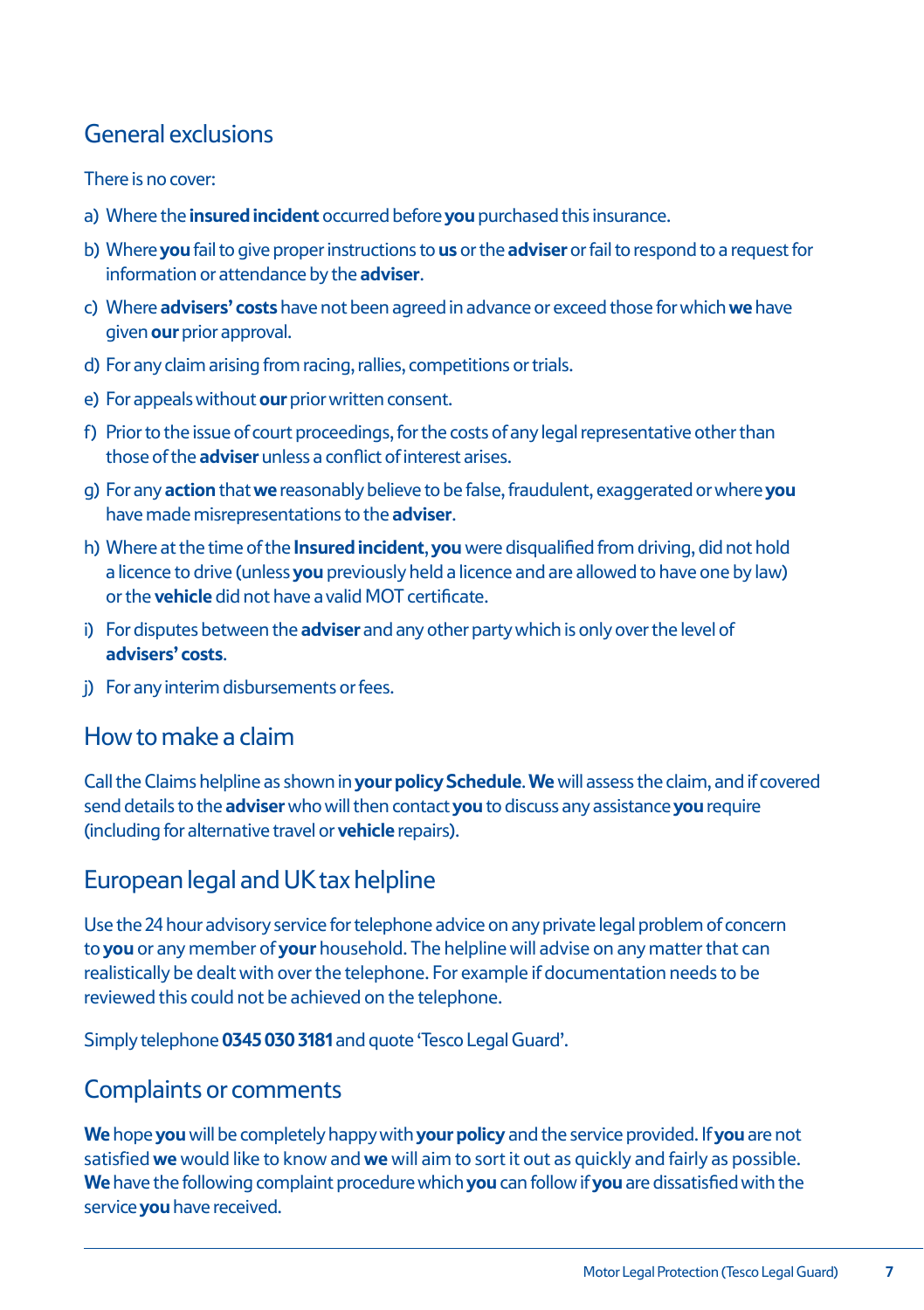<span id="page-8-0"></span>Step 1: Let **us** know if **you** have a complaint about **your policy**:

- Telephone Tesco Bank on **0345 673 0000**; or
- Write to Tesco Bank and send to:

Customer Relations Manager Freepost RSJB-RYLK-JKUX Tesco Bank Complaints **PO. Box 277** Newcastle Upon Tyne NF<sub>12</sub> 2BU

If **you** have a complaint about **your** claim: Contact **your** claim handler or claims manager first. **You** will find their details on any letters **you** have received.

Step 2: Contact the Financial Ombudsman Service

If **you** are not satisfied with **our** final decision regarding **your** complaint or **you** have not received **our** final decision within eight weeks, **you** may ask the Financial Ombudsman Service to review **your** case by contacting:

Financial Ombudsman Service, Exchange Tower, Harbour Exchange Square, London, E14 9SR

#### Tel: **0800 023 4567** or **0300 123 9 123** Fax: **0207 964 1001** Email: **complaint.info@financial-ombudsman.org.uk**

Following the complaints procedure or contacting the Financial Ombudsman Service at any stage of **your** complaint will not affect **your** legal rights.

### **Cancellation**

**You** may cancel this **policy** at any time by contacting the **administrator**.

If**your car insurance policy** is cancelled at any time, this **policy** will automatically be cancelled as well.

If **you** cancel **your policy** within 14 days of receiving **your policy** documentation (or from the start date of the **policy** if this is later) then the **administrator** will refund the cost of **your** cover providing no claim has been made.

If **you** cancel **your policy** after 14 days, the **administrator** will refund any premium paid for the remaining **period of insurance**, as long as no claims have been made in the current **period of insurance**.

The **administrator** or the insurer can cancel this **policy**, for a valid reason or on serious grounds, by sending **you** seven days' notice of cancellation to **your** last known address. Examples of a valid reason or serious grounds may include, but are not limited to:

• Non-payment of premium (including missed direct debit payments) that is not resolved following **our** reminders.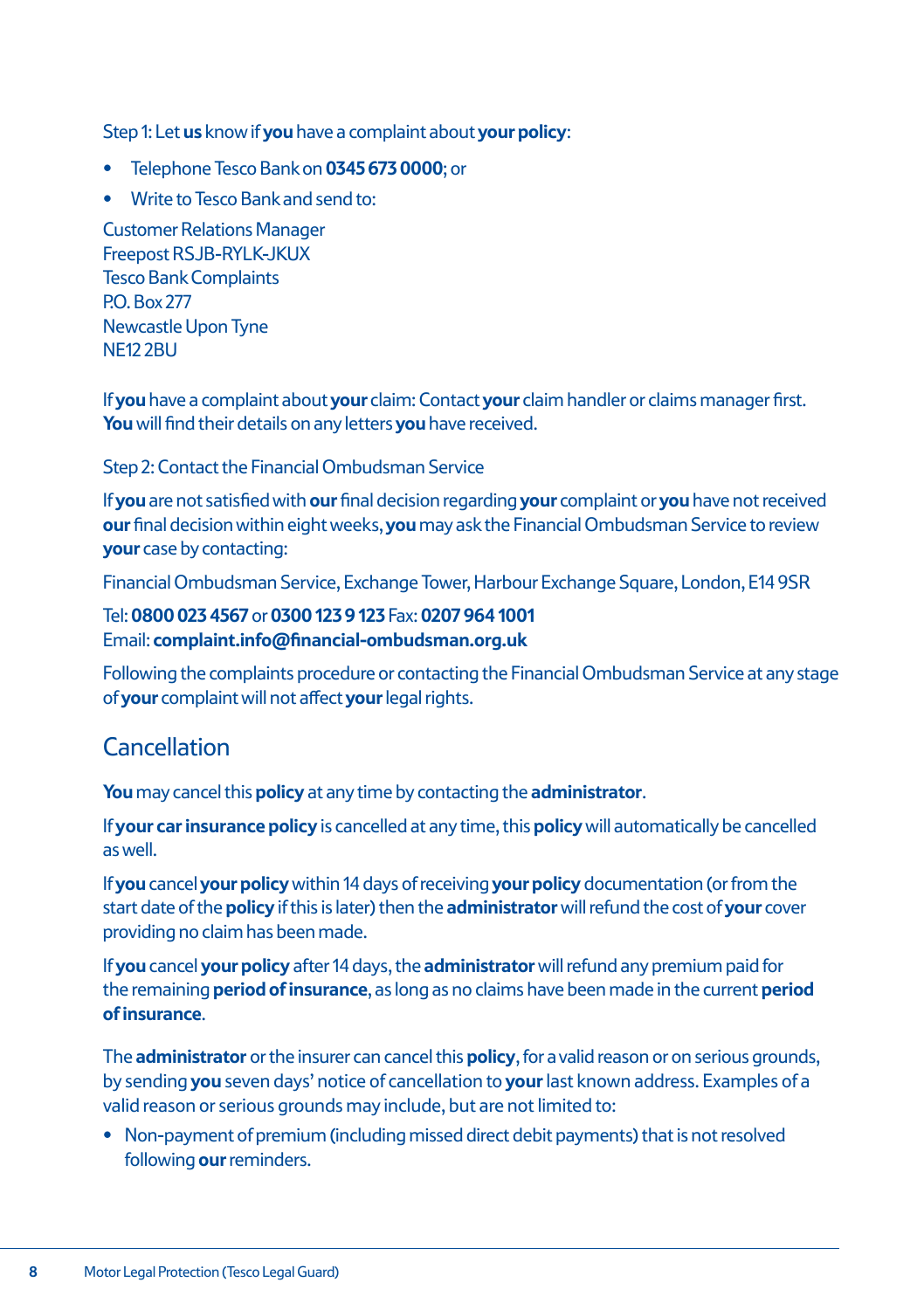- <span id="page-9-0"></span>• Failing to comply with the terms and conditions of this **policy** and **your car insurance policy**, as outlined in the respective **policy** booklets.
- Failing to cooperate and/or provide the necessary information required to enable **us**, or the **administrator**, to administer **your policy**, claim or investigate fraud.
- Where fraud is suspected.
- Making a false statement or misrepresenting information to the **administrator**.
- Where threatening, abusive or offensive behaviour has been used towards **us** or the **administrator**.
- Where any change **you** tell **us** about and which occurs during the term of **your policy**, that alters the information on **your policy** documents, results in **us** no longer being able to continue cover.

## Renewal of your policy

When **your car insurance policy** is renewed, the **administrator** will automatically renew this **policy**. If **you** do not want to renew this **policy**, all **you** need to do is let the **administrator** know.

## Recording calls

**We** may monitor or record telephone calls to:

- Provide a record of the instructions received from **you**.
- Help monitor quality standards and assist with staff training.
- Meet legal and regulatory requirements.

## English Law

This contract is governed by English Law unless otherwise agreed.

### Language

The language for contractual terms and communication will be English.

## Financial Services Compensation Scheme

**We** and the **underwriters** are covered by the Financial Services Compensation Scheme (FSCS). If **we** or the **underwriters** cannot meet **our** liabilities, **you** may be entitled to compensation from the scheme.**You** can get more information on the Financial Services Compensation Scheme at www.fscs.org.uk or by calling **0800 678 1100**.